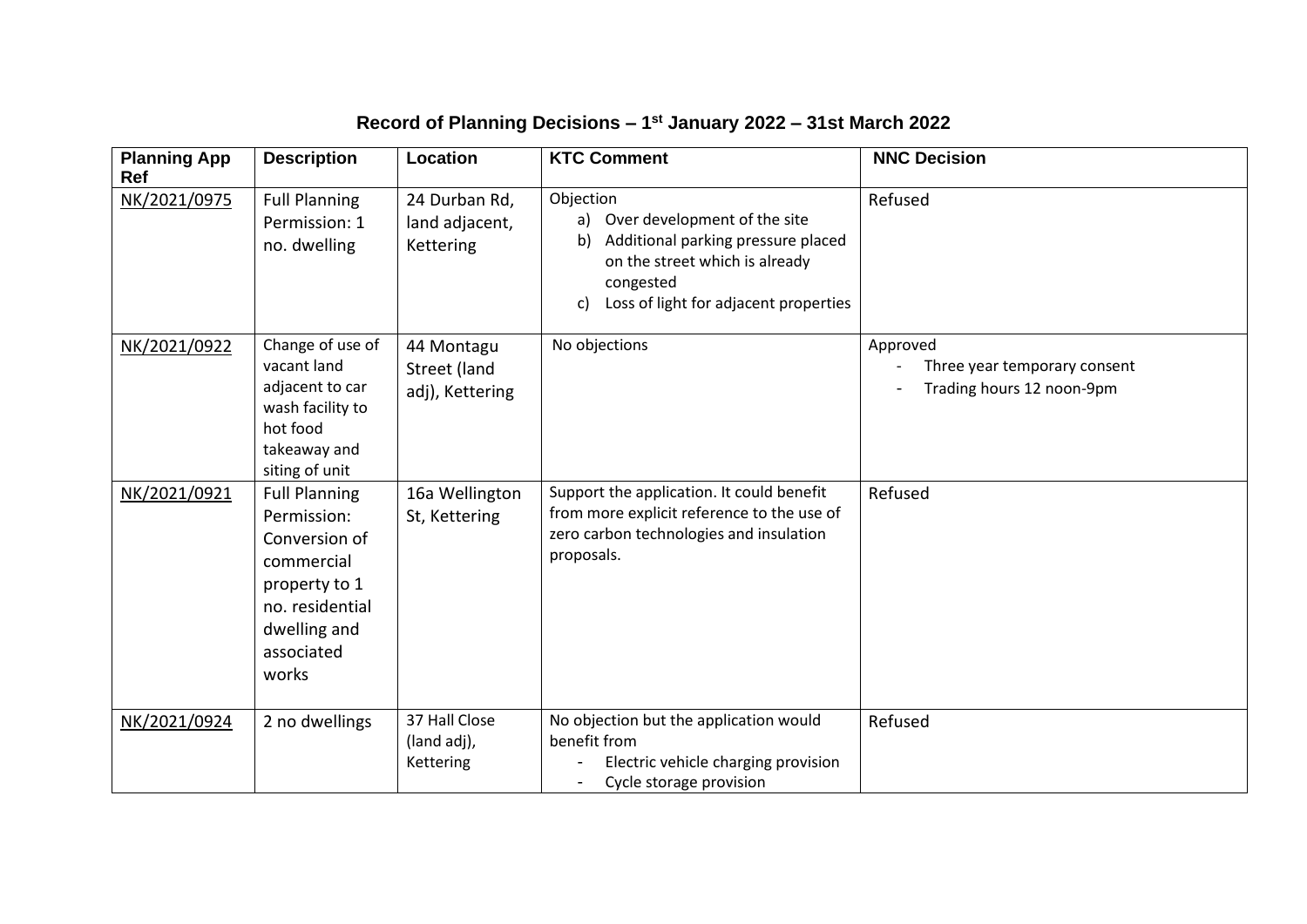|              |                                                                                       |                                                     | The use of on site renewables such<br>as insultation, and passivhaus<br>standards<br>An on site planting scheme                                                                                                                                                                                                                                                                                                                                                               |                                                                                         |
|--------------|---------------------------------------------------------------------------------------|-----------------------------------------------------|-------------------------------------------------------------------------------------------------------------------------------------------------------------------------------------------------------------------------------------------------------------------------------------------------------------------------------------------------------------------------------------------------------------------------------------------------------------------------------|-----------------------------------------------------------------------------------------|
| NK/2021/0460 | Erection of 9<br>dwellings                                                            | Beatrice Rd,<br>Kettering                           | Concerns re parking in a high density area.<br>Ensure a proper investigation into the bat<br>roost survey is carried out ref the<br>ecological survey as it's a<br>recommendation.<br>Entrance way to be considered further<br>down Cowper Street to give residents<br>visibility<br>Plots 8 and 9 are overlooking existing<br>properties and concerns it will overlook<br>the rear window and conservatory of an<br>existing property.<br>Subject to the above no objection. | Approval for 8 dwellings<br>Conditions to prevent overlooking of adjacent<br>properties |
| NK/2021/0940 | Conversion of<br>house to form 2<br>no. flats with<br>ground floor<br>rear extensions | 32 Havelock St<br>Kettering                         | Objection on the following grounds a) Over<br>development of the site b) Additional<br>parking pressure on the street c) Layout -<br>as per the comments made by the fire<br>officer d) Proposal requires bin storage on<br>street when efforts are being made to<br>reduce the need for on street bin storage<br>elsewhere in the area.                                                                                                                                      | Refused                                                                                 |
| NK/2021/0937 | Signage changes                                                                       | Kettering<br><b>Railway Station</b>                 | No objections                                                                                                                                                                                                                                                                                                                                                                                                                                                                 | Approved                                                                                |
| NK/2022/0036 | Removal of<br>hedgerow                                                                | Hanwood Park<br>(South of Parcel<br>DC2), East Wood | Objection - removal of 178m of hedgerow<br>was excessive. Whilst acknowledging that a<br>consent had originally been approved in<br>2014, both this Council and NNC had since                                                                                                                                                                                                                                                                                                 | Approved                                                                                |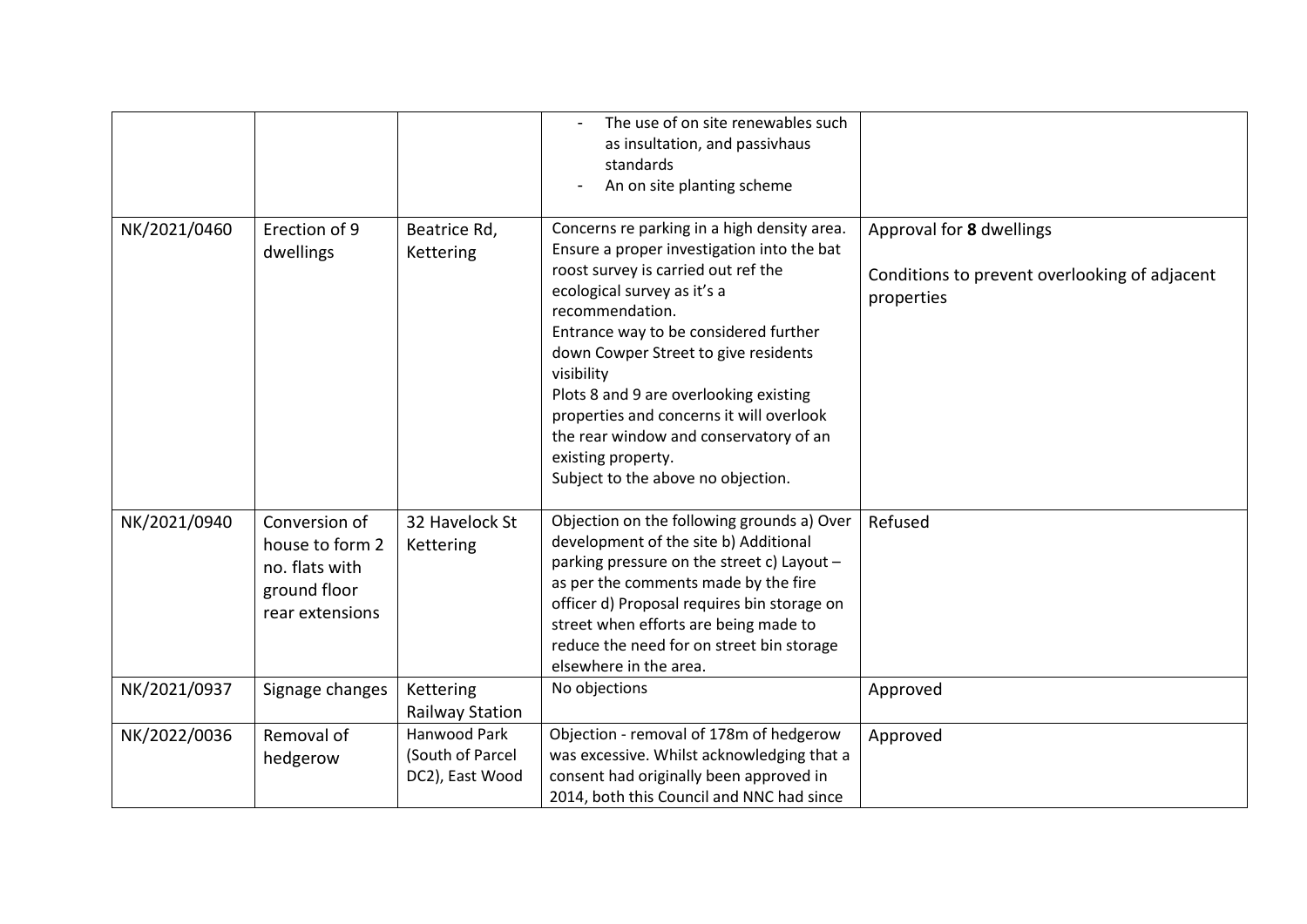|              |                                                                                                                                                            | Avenue (North<br>of), Kettering               | declared a climate emergency and what<br>might have been acceptable in 2014 was<br>no longer automatically fine now.<br>The wider bio-diversity not been re-<br>examined since 2014 and the contribution<br>the hedgerow made to that diversity had<br>not been assessed. It is vital that high<br>quality mitigation is put in place for any<br>hedgerow or ancient woodland lost. The<br>Town Council also endorses the comments<br>made by the Waste and Minerals Planning<br>Team.<br>The Council urges the planning authority<br>and the developer to find a way to reduce<br>the loss of hedgerow and to properly<br>compensate for any loss that occurs. |                                                                                                                                                                                                                                                                             |
|--------------|------------------------------------------------------------------------------------------------------------------------------------------------------------|-----------------------------------------------|-----------------------------------------------------------------------------------------------------------------------------------------------------------------------------------------------------------------------------------------------------------------------------------------------------------------------------------------------------------------------------------------------------------------------------------------------------------------------------------------------------------------------------------------------------------------------------------------------------------------------------------------------------------------|-----------------------------------------------------------------------------------------------------------------------------------------------------------------------------------------------------------------------------------------------------------------------------|
| NK/2021/0654 | Three storey side<br>and two storey<br>rear extensions to<br>create 15 no. one<br>and two bedroom<br>apartments and<br>enlarge the<br>existing retail unit | Former Swan<br>public house, 44<br>Montagu St | Objection -<br>Impact on health infrastructure<br>Greater mix of apartments sizes<br>would be preferred<br>Air quality<br>The Town Council supports the<br>view of the local highway authority<br>in respect of on site parking and<br>further off site parking may be<br>required to meet the need<br>generated by the development.<br>Cycle storage is required.                                                                                                                                                                                                                                                                                              | Approved with conditions on construction<br>management, noise attenuation, surface water<br>drainage/SUDs, water usage, refuse and cycle<br>provision, opening times of retail unit, design of<br>entrance and foyer for community safety reasons,<br>and radon mitigation. |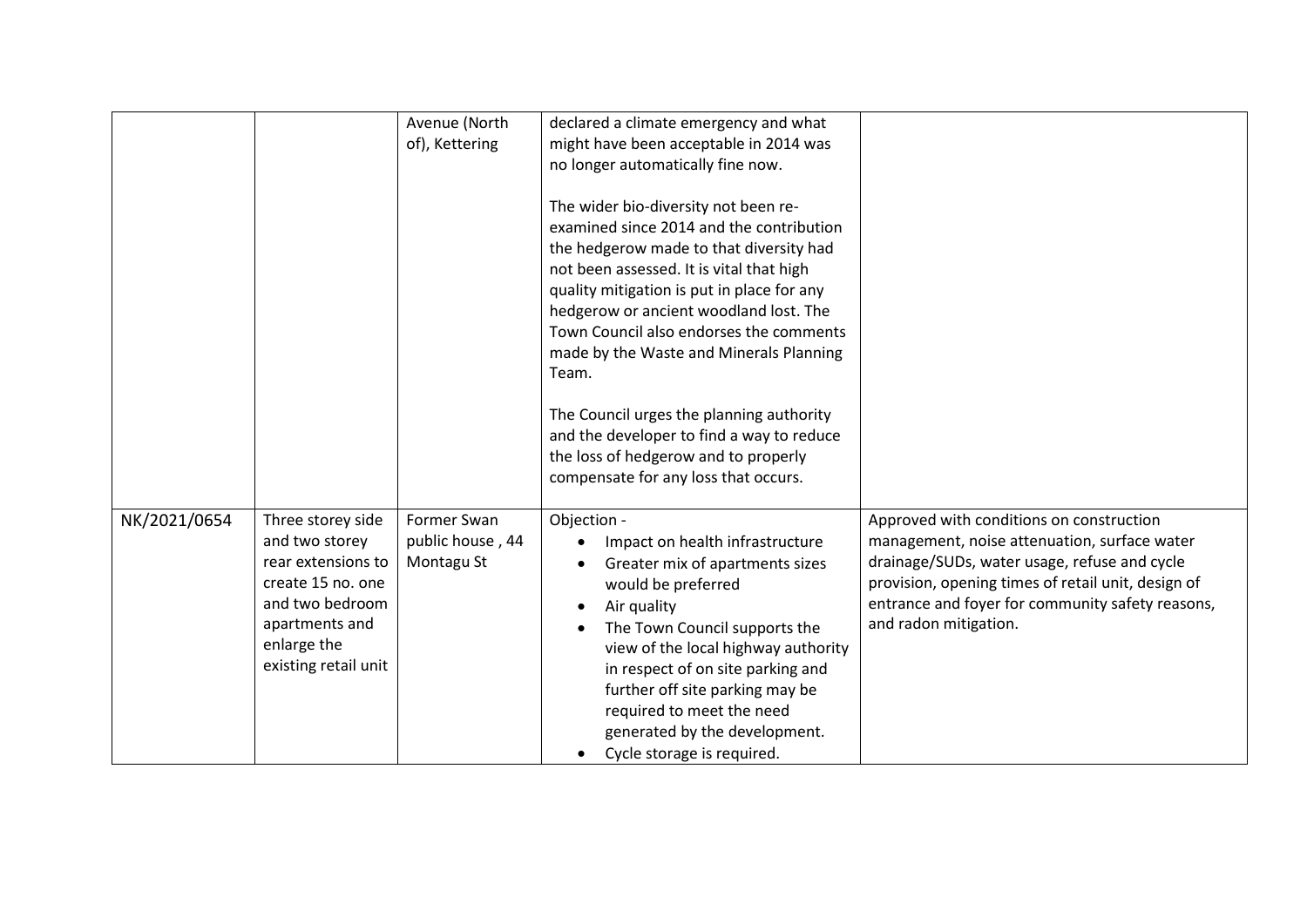| NK/2021/1028 | Various works<br>and signage                                                                 | <b>Kettering Railway</b><br>Station, Station<br>Road, Kettering | No objections                                                                                                                                                                                                                                                                                                                                                                            | Approved  |
|--------------|----------------------------------------------------------------------------------------------|-----------------------------------------------------------------|------------------------------------------------------------------------------------------------------------------------------------------------------------------------------------------------------------------------------------------------------------------------------------------------------------------------------------------------------------------------------------------|-----------|
| NK/2022/0013 | 1 new dwelling                                                                               | 165 Russell Street<br>(land adj),<br>Kettering                  | Members commented that<br>The flood risk assessment had not<br>been completed<br>There was no design and energy<br>statement<br>No evidence of the insulation<br>standards to be applied<br>No electric vehicle charging point<br>proposed<br>The total parking allocation was<br>lower than that specified in the<br>guidance                                                           | Refused   |
| NK/2022/0826 | Erection of 6 no.<br>flats and<br>associated<br>parking, to<br>replace existing<br>buildings | 128A Havelock<br>Street, Kettering                              | Objection on grounds of<br>Over development of the site<br>a)<br>Over concentration of flats in this<br>b)<br>area<br>The size of the proposed flats<br>c)<br>being too small<br>Absence of sustainable<br>d)<br>development measures within the<br>proposal, notably regarding zero-<br>carbon energy technologies to be<br>used, the lack of EV charging<br>points from the proposals, | Refused   |
| NK/2022/0043 | <b>Full Planning</b><br>Permission: Three<br>storey rear                                     | 3 London Rd                                                     | Objection<br>Building disproportionally tall                                                                                                                                                                                                                                                                                                                                             | Withdrawn |